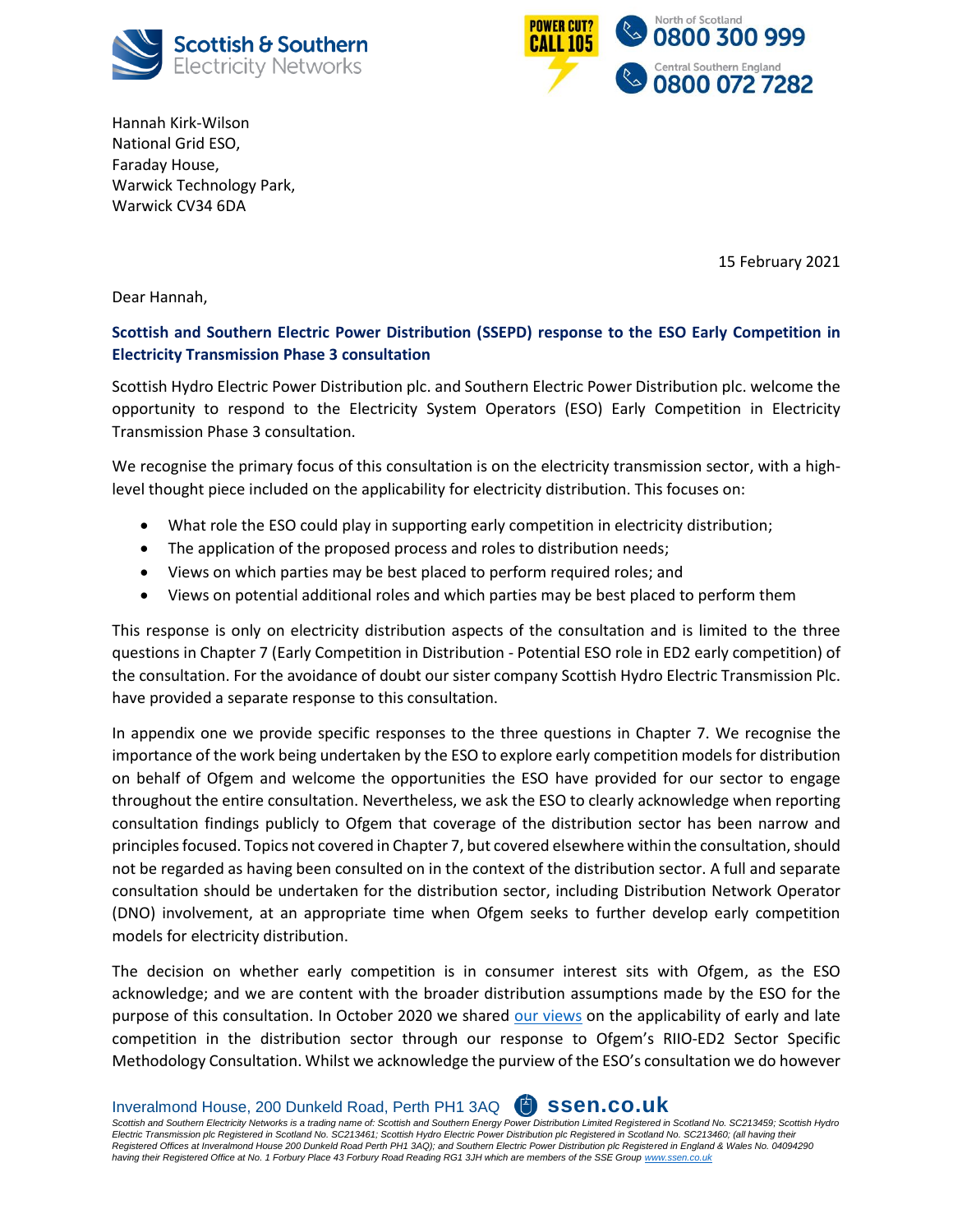



ask the ESO to set out quantitatively the net consumer benefits the early competition model consulted on is likely to bring through an impact assessment. It is important the ESO demonstrates the model is not creating net costs to consumers rather than net benefits. Further we ask the ESO to extend this examination of impacts to cover operability and performance of the wider network. We note the absence of safety and security of supply impacts in the wider consultation, which is concerning.

In considering the material set out in Chapter 7 of this consultation and the three associated questions; combined with our long-standing industry presence and experience we are of the view there is no role for the ESO in supporting early competition in electricity distribution currently. We believe that the DNOs are better placed to take on any roles which the ESO could adopt within electricity transmission. The distribution sector is inherently distinct from transmission; with differences in network topology; operating and design standards; and customer requirements, including delivery of assets in much quicker timescales. We believe any extension of the ESO's role into electricity distribution would require a significant capability and resource uplift, which would not be in consumer's interests; bringing limited differential added value; and would likely create significant confusion and burden for stakeholders and consumers, including slowing down the delivery of infrastructure to meet legally binding Net Zero targets.

Finally, we proposed the early competition model is subject to the Utilities Contracts Regulations 2016. This is necessary to ensure that all entities, including the Procurement Body and third-party bidders are held to the same obligations and undertake a fair and transparent processes in the execution of works, the supply of products or the provision of service.

Thank you for the opportunity to respond to this consultation and the ESO's ongoing constructive engagement with SSEPD, and the wider distribution sector. Please do not hesitate to contact me should you wish to discuss any of the points in our response further.

Yours sincerely,

Chris Harris

**Regulation Manager – Scottish and Southern Electric Power Distribution**

Inveralmond House, 200 Dunkeld Road, Perth PH1 3AQ **ssen.co.uk**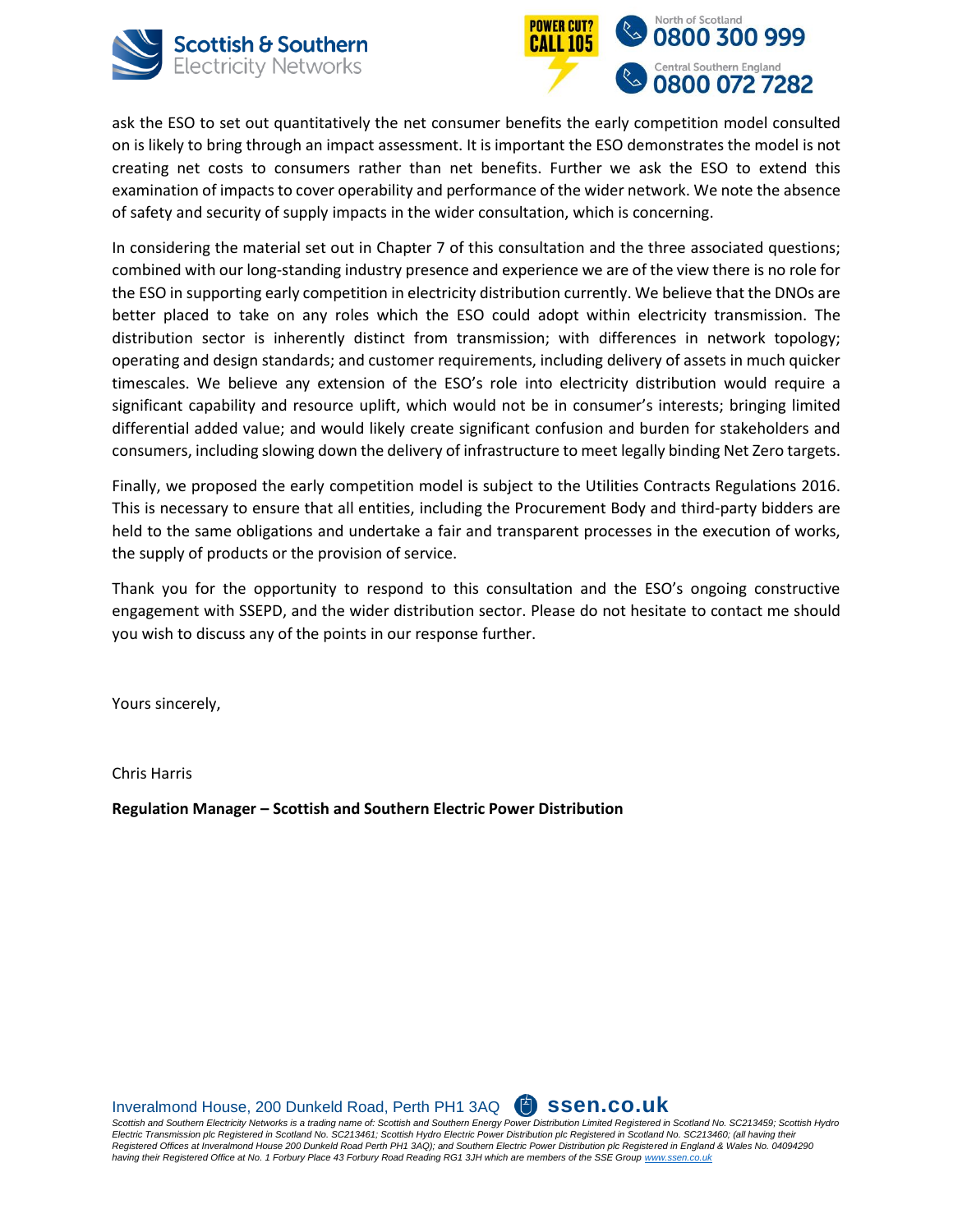



**Appendix One – Response to questions in Chapter 7 (Early Competition in Distribution - Potential ESO role in ED2 early competition)**

**1. Is there any issue with the high-level early competition process being developed that means it could not be used for distribution sector needs? If yes, please specify the issue(s) and why they make the process unsuitable.**

We have considered the end-to-end process model outlined in chapter 7, as developed for electricity transmission. As a high-level end-to-end process, the steps outlined could in principle work for electricity distribution, however there is significant detail within each of the steps that still need to be fully considered and consulted upon; so, we cannot acknowledge its absolute applicability.

The ESO's consultation document correctly recognises some of the issues, from stakeholder feedback, which would need to be considered if adapting the end-to-end process for electricity distribution. We ask the ESO to note the following points for consideration in a future sector specific consultation:

- Timing of the steps and the complete end-to-end process will need to be inherently designed to be considerably shorter for the electricity distribution sector in acknowledgement of shorter project lead and consenting times;
- There may be benefit in merging the two Invitation to Tender (ITT) stages and the Preferred Bidder (PB) stage into a single more efficient step. We feel this may be necessary to ensure timely project delivery to meet consumer needs. We do not in principle see why the safeguards and robustness of these three stages could not be delivered in a single step, subject to consultation. Distribution projects are typically lower value and can have more certain need cases. This does not mean there may not be changing needs and regrets associated with poor investment decisions; however, we believe these could be minimised in a robust single step process;
- The cumulative additional cost of the end-to-end process steps needs to be balanced against the lower relative value of electricity distribution projects. It is possible that additional costs of running a competition process could form a significant portion of overall project cost and thus be a detriment to realisable consumer savings from the investments. Some streamlining of the steps, as suggested in the previous point may support this. Nevertheless, competition for competitions sake should not be introduced, especially if it dilutes savings consumers can achieve and increases regulatory burden and industry complexity;
- The project identification process is, as the ESO acknowledge, different in the electricity distribution sector. We would go further by noting there are subtle differences between DNOs in how this process is undertaken, albeit using similar high-level steps. This is often a reflection of the different inherent network topology each company operates and the geographic differences in the areas served. Any process should recognise this and not seek to standardise what already benefits consumers in each region; and
- The end-to-end process needs to be reviewed in the round to ensure it retains an overall ability to deliver impartial competitive events for a range of distribution needs, and customer requirements. It should be noted that customer requirements can be significantly different

Inveralmond House, 200 Dunkeld Road, Perth PH1 3AQ **ssen.co.uk**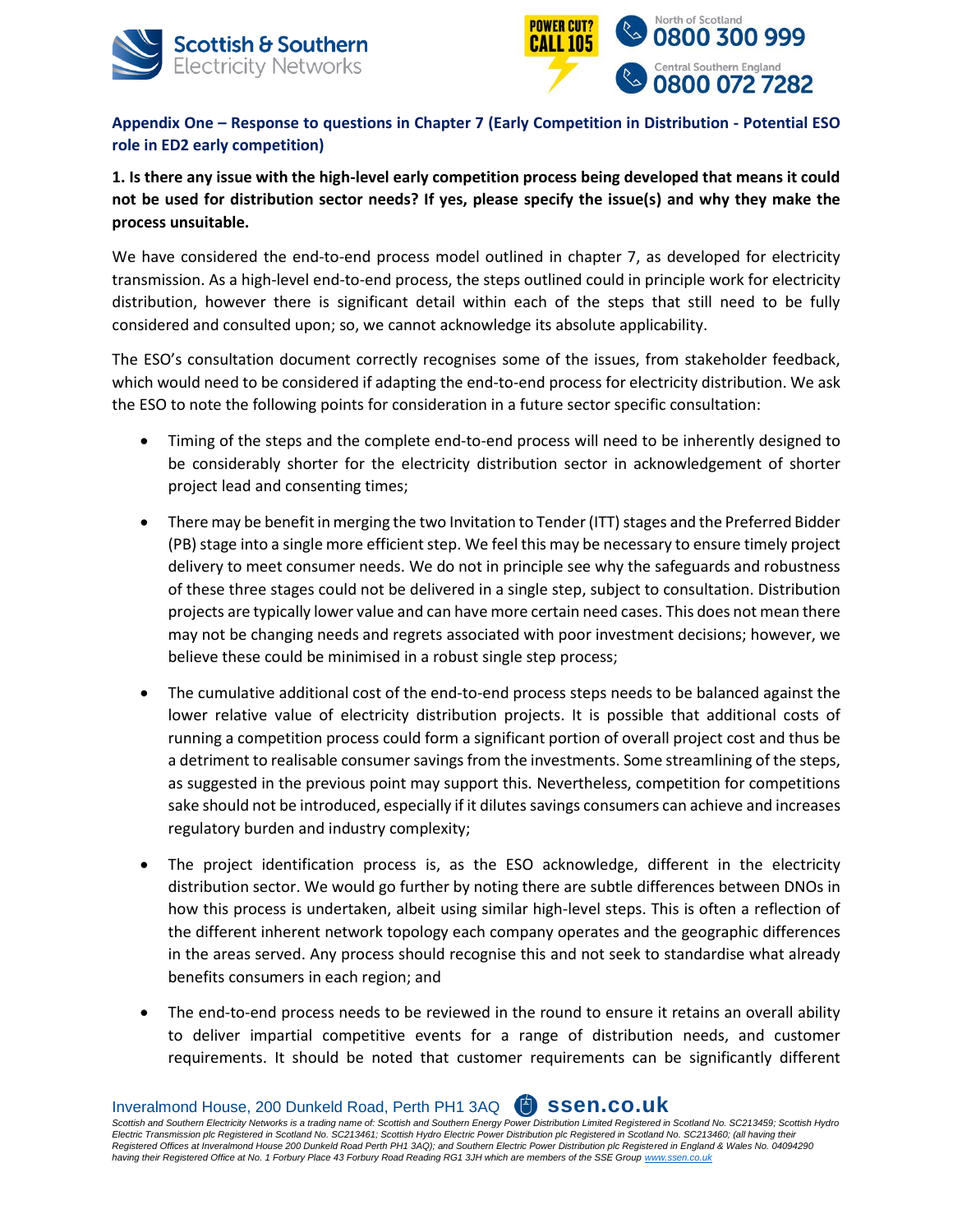



between distribution and transmission and the overall process must be designed not to create additional obstacles or burdens for those who we need to serve

We ask the ESO to recognise these are all points which have not been consulted upon for distribution and would require a separate sector specific consultation before introducing early competition into the sector.

## **2. Which party is best placed to perform each of the roles at distribution level? Where a third party is chosen please specify who you think this could be and why?**

The ESO has correctly identified in table 1 in Chapter 7 of the consultation the core fundamental roles which are required to run an early competition process. However, we note the terms of reference and specifications for these roles still require further definition in the context of the electricity distribution sector and should be consulted upon separately.

Where the 'DNO/DSO' has been identified as the potential delivery body, except for 'approver', the responsibility should sit with the DNO/DSO. We believe this best aligns with the established capabilities, processes and infrastructure necessary, that DNO/DSO already have in place, to undertake these roles efficiently. The role of 'approver' we think naturally sits with Ofgem for the avoidance of doubt.

We are of the view there is no role for the ESO in supporting early competition in electricity distribution currently. We believe that the DNOs are better placed to take on any roles which the ESO could adopt within electricity transmission. The distribution sector is inherently distinct from transmission; with differences in network topology; operating and design standards; and customer requirements, including delivery of assets in much quicker timescales. We believe any extension of the ESO's role into electricity distribution would require a significant capability and resource uplift, which would not be in consumer's interests; bringing limited differential added value; and would likely create significant confusion and burden for stakeholders and consumers, including slowing down the delivery of infrastructure to meet legally binding Net Zero targets. Further we do not believe there are suitable 'other' third parties (aside from the ESO) who could take on a role.

We recognise the potential for perceived conflicts of interest within some roles if undertaken by the DNO/DSO. However, we believe these can be mitigated through adjustments to the license and requirements on companies to demonstrate appropriate and robust business separation processes and measures. We do not believe this is materially different to requirements which already exist for SSE Plc.

Finally, we would like to bring to the ESO attention the assumption for ED2 made on page 7 in Chapter 7 that there are "*Higher volume / lower value of projects at distribution level*" is only partially accurate. We do not believe there is necessary a higher volume of projects in electricity distribution compared to transmission which could meet an early competition threshold.

## **3. Should any of the additional roles be created as specific roles? If yes, please set out who you think is best placed to perform the role and why?**

We are not convinced on the requirement for any of the additional roles cited to be undertaken by any entity other than DNO/DSO; except for an 'auditor', which could be required on a periodic basis from an experienced third party. In the context of electricity distribution, the terms of reference and specifications for these roles would require further definition and would need to be consulted upon separately.

Inveralmond House, 200 Dunkeld Road, Perth PH1 3AQ **ssen.co.uk**